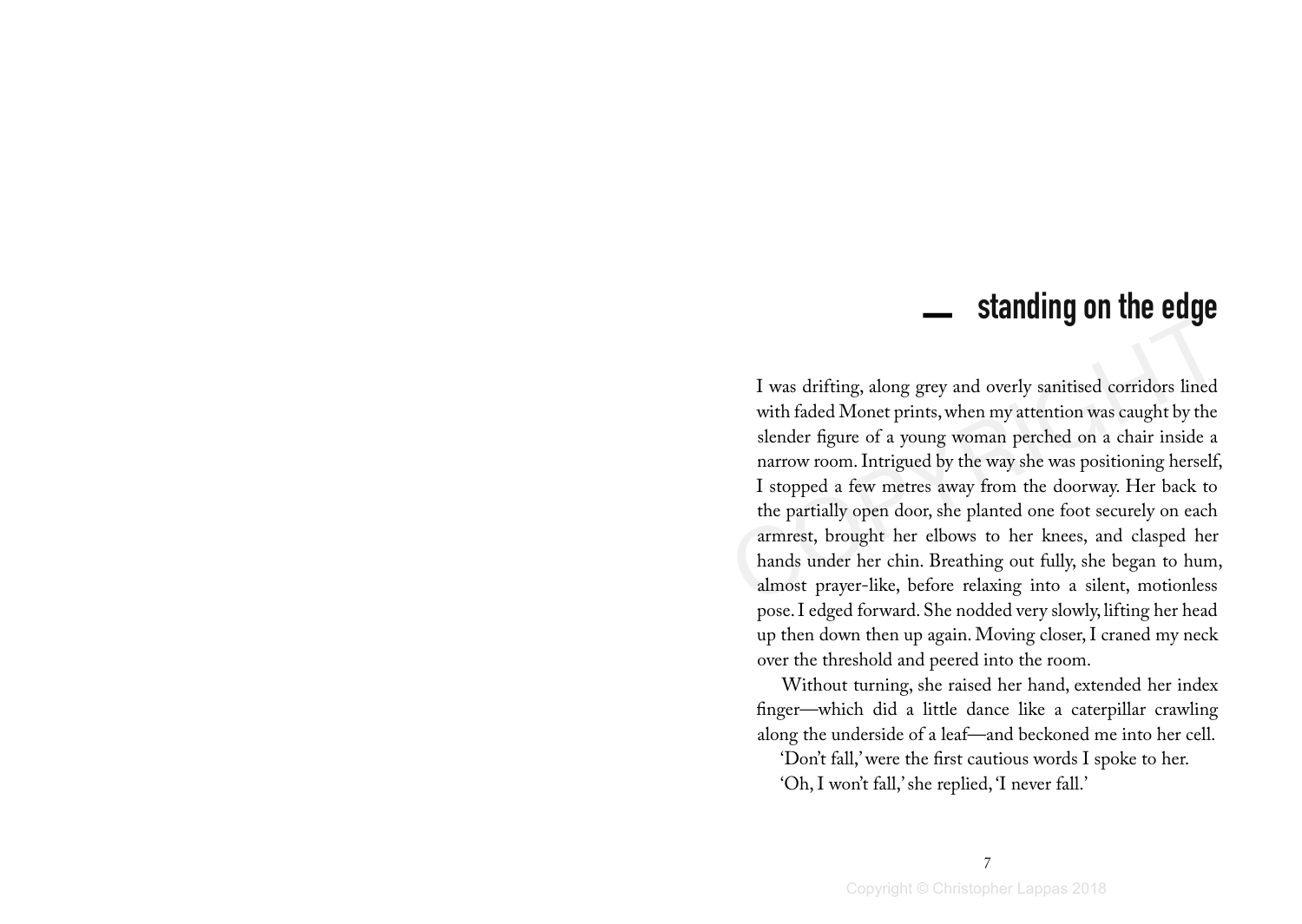All our encounters have been just like that—spontaneous, bordering on bizarre. She has a way of disturbing normality, to the point that I believe nothing will ever be normal for me again. 28 is a woman with a number for a name; that in itself is strange, but it may well prove to be the least of her eccentricities. On the first day that we met, she insisted that her existence amounted to nothing. I am beginning to realise she represents both nothing and everything. Her beginnings are endless, and her endings have no beginnings. She lives in the moment; yet, through every breath, her soul conveys the entire history of humankind.

Face is thosen in the same by the same of the leadst disk and constant papel as a moment of the lead that the same of the lead that the same of the first dynaming to realise and the same one of the first dynaming to reali I am compelled to turn to writing for the first time in my life to untangle the mess of confusion and disillusion I find myself in. I'm learning to salvage dignity from scattered uncertainties. It was 28's idea to start this journal. 'Recording your thoughts may be therapeutic,' she said. The words on these pages are more a composition of her words and her thoughts rather than my own, and not always conveyed as eloquently and accurately as they deserve to be, but they offer a means to my liberation, so I value them and record them as faithfully as I can. When I have the courage, perhaps I will write about my son: it is Andre, lying in a bed, in the same hospital as 28, who really needs my attention. If I thought that anything I wrote here would honestly help him, I would begin now and never stop. For the moment I will stick to writing about 28. I will attempt to describe her her appearance, her complex manner, her speech, her mode of communication. Although, to completely define her would be an impossible task: I lack the necessary devices; I am a novice at all this. I will try to reconstruct her phrases, try to recall her stories as she conveyed them to me. Something like this:

Standing on the edge. High above it all. Toes twitching in the hollow breeze. Trying to detach, trying to unhook the last rusty barbs of soullessness from my skin. Buildings, confine and constrict, like a boa at your neck. Amazing. Chilling. Many people below—tiny labyrinthine creatures searching for exits, and hoping that the way out is a way in, an invitation to something new. But the realisation, it comes like a sharp smack in the face with a cold hand. After the blow, all and nothing at the same time. Then a silent lonely quiver. Reality is a gaze into nothingness. Oh, to glide into the blackness of that abyss, to turn at will, dive and spin, and then to accelerate, soaring upward in total control, rising above the man-made maze and the manmade mess. But for what? Another new beginning? Better, perhaps, to drop, plummeting, limp and lifeless, into that black

They were my last thoughts before I awoke in this hospital. I had been standing on the edge.

hole, spiralling downward, wingless, with no desire left to flap …

It was a long climb—twenty-eight flights of stairs. Twentyeight years. Twenty-eight flights. Twenty-eight years sounds so insignificant, so easy to write off. We should count our lives in days, not years. Ten thousand two hundred and twenty-two days—including leap years—of looking at the same face in the mirror. The gradual disintegration, in the pores of your skin and in your eyes, goes unnoticed. Ten thousand two hundred and twenty-two days, only to find … No shout to be heard. No monument erected in honour of your existence.

I tried to be like other women, even tried to be like my mother. But none of that came naturally for me. I toyed at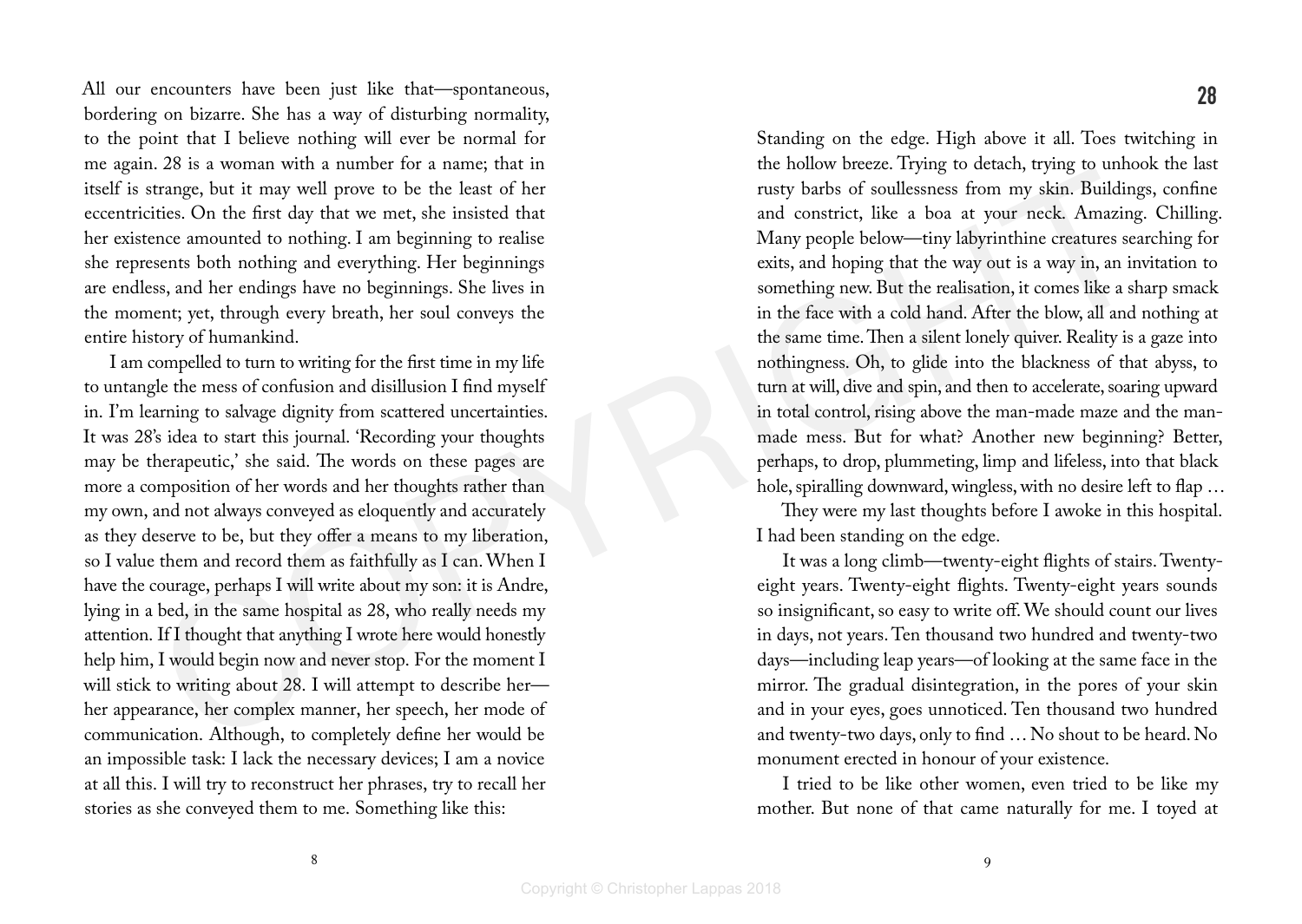Fraction contents are observed by solutional metallic content and the solution of the signal metallic content ph fract. I was lost in many ways,<br>
when the ractive content and the signal metallic was when I was what I was being like men, studying them, acting like them—they are sometimes easier to understand. But there was no common ground for me there either, nowhere to settle my self, nowhere to bed down for the night. It was like trying to stay underwater when you needed to come up for air. I was lost in many ways, without soul, without mind. Spiritless. But all I wanted was to be lost with everyone else: then I would feel the comfort of belonging. To be part of a tribe, any tribe, was what I yearned for, even if it was a lost tribe—just to be a part. I wanted to feel their displacement with them, their grief, even their guilt. Instead, step-by-step, day-by-day, year-after-year, my own personal exile swelled and consumed me. I had become an alien in my own land. I wanted to escape. I wanted desperately to jump.

She paused for a very long time, almost trancelike. I was uncertain how to act, not sure whether she was waiting for me to comment or if I had offended her in some way. I thought about prodding her, or calling a nurse, or just quietly slipping away. Then suddenly she took a small plastic bag from her lap and offered its contents to me—jellybeans. After hesitating, I chose a red one and a yellow one. She said that a nurse had given them to her, in an attempt to encourage her to eat.

'I'm in no hurry to fill my belly,' she said, shaking the bag in front of me. 'Going without food is the best way to clear one's mind.'

I chewed alone, silently, like a child with a pacifier. Jellybeans of all things, my son's favourite treat. The sweetness and the colours began blending with my childhood memories. Nothing as colourful as the jellybeans, though. Most of my relatives and their friends were tradesmen or farmers, with the odd restaurateur, and one accountant. Even though I had both the ability and inclination to go further with study, it was not encouraged. I still dabble, still have a few personal interests, like architecture and structural design, but carpentry is my trade, and I have become respected as a cabinet-maker. I find time to read often enough—manuals, magazines, and newspapers, even the occasional novel if the story is to my liking.

Most nights, as I am arranging the words on these pages, a dictionary is necessary for support, in more ways than one: beneath a solitary lamp I sit at my desk; my old, languagefattened lexicon close by—either propped under my left elbow preventing me from toppling sideways into sleep, or else pinned down to my right with its binding splitting at the seams as I flick through its aging pages, searching, often in a vain attempt, for the appropriate words to convey 28's style and her distinctive, often feisty, tone.

I am concerned that my interpretation may consist more of betrayal than portrayal. With so much confusion in my life—unable to reconstruct even the most simple and recent events—I question whether I have the ability to assemble and disseminate the words and ideas of someone else, someone so …

## 28

If I were stronger and a bit meaner, I'd have bullied my way through the world out there instead of taking flight. I took flight because of fright. A little downtown sojourn took me up twenty-eight flights of stairs inside a building that I entered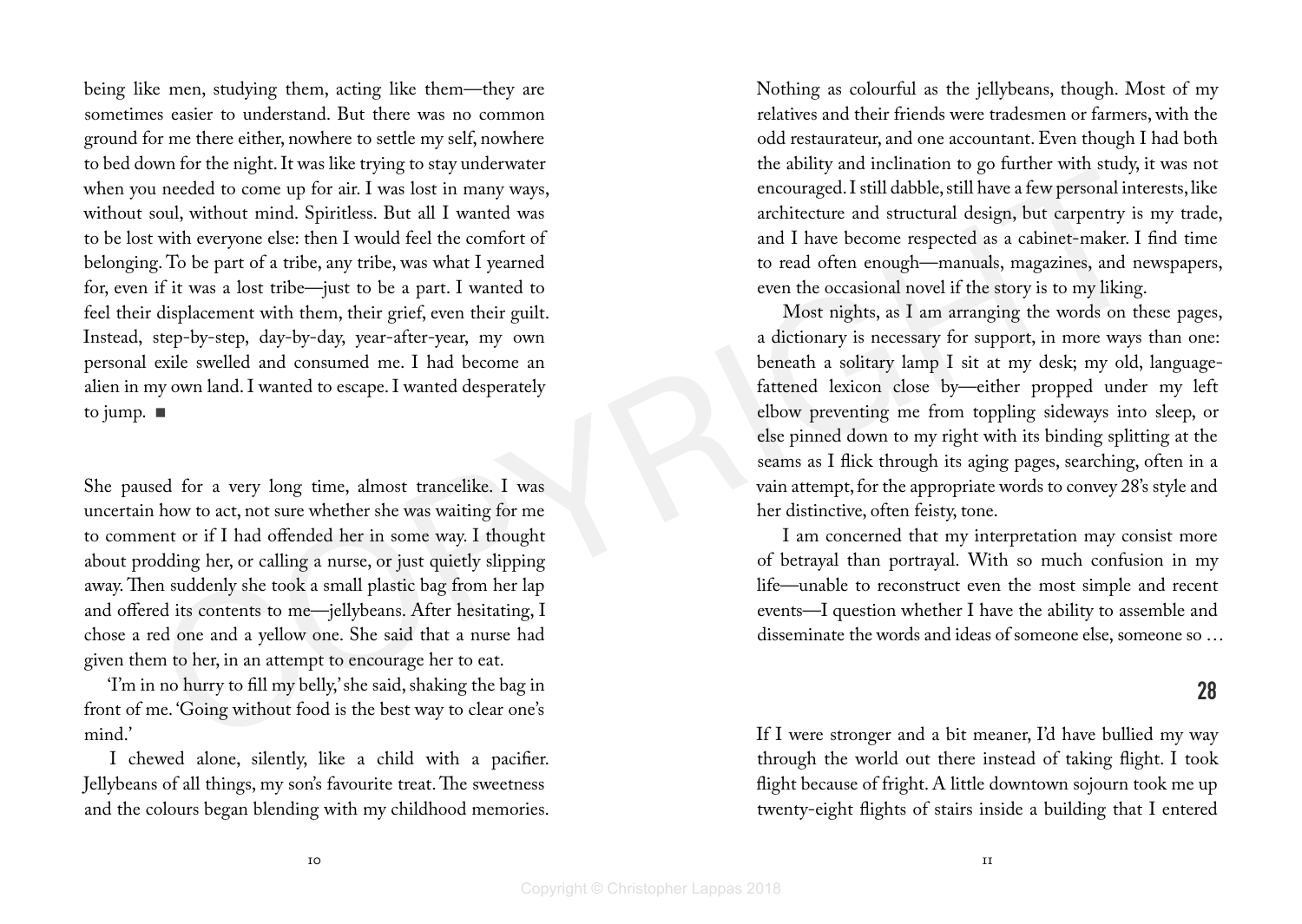in the same way that I entered this world—agoraphobically, with a silent gaping mouth, a tight chest, and a few hesitant, sharp, shallow breaths. Panic stricken, I headed for safety, only to reel as the damp, stale odour of the concrete stairwell filled my nostrils. I stumbled, fell to my knees and crawled until I reached the first level, my senses gradually reawakening. I had arrived in the sandpit of life—just as I had done at birth.

If I try hard enough, I can almost touch the sand now, feel my fingers raking through the grains. Hmmm, I wonder how accurate my mind's images are. Are we ever really able to recall the forgotten, or do we construct a collage of arbitrary images, a random amalgam from different times and events, even from other people's lives? I have no right to claim ownership of that little girl I now recall. No right to claim that moment as my own. Who was she, that toddler playing in a sandpit?

It is a good place to begin, that sandpit. I met a dribbler there. He was a tyrannical sand merchant, an overfed threeor four-year-old megalomaniac with chubby little fingers and toes that no light had ever shone between. He over-salivated, and continually sucked the drool back in and out between his lips just for fun. When he took control of the sandpit you could see that he felt exceedingly proud of himself, so much so that his podgy little bulbous crimson cheeks puffed out and almost completely buried his nose. His face looked like a new born baby's buttocks with a pea wedged between them. He disliked me, resented my younger, more carefree ways. But I was proud to be aged one—crawlin', and a kickin', and a pullin' everything down around me. Crawling around was my personal mode of transport, my freedom. The dribbling, little, chubby megalomaniac who never let me play in the sand was

chauffeured around in a high-tech, three-wheeled, carbongraphite space-shuttle. 'This is my domain,' he would shout from the sand, although perhaps not quite in those words. Then he would beat his chest, and thump the ground. 'Gruff!'

Content that the proposition of the same of the same of the same of the same of the same of the same of the same of the same of the same of the same of the same of the same of the same of the same of the same of the same I, on the other hand, was a sensitive, understanding, new-age kind of kid with curls; and overalls; and a sun hat; and a charming smile—with dimples. Oh, and I never wet my disposable nappies, not intentionally anyway; I was trying desperately to get out of that habit: it weighed me down, and took up precious time. How shameful, lying flat on your back and being hoisted up and down by your ankles—washed, wiped, lubricated, and repackaged into a miniature Sumo wrestler. Because of my caring and somewhat inquisitive disposition, I began thinking more and more about that dribbler who, day after day, built his empires in the sand. 'What is he so afraid of, that he needs to be in control, hoarding all the real estate and equipment like that? And where did his fear come from? Was he born that way?' Fear is a great motivator. And a powerful eraser.

I didn't have the answers back then. Not any of those inyour-head kind of answers. More an instinctual response to the situation. I destroyed one or two of his bridges and roads—at least I think I did. It happened so long ago. If in reality I didn't, then I should have, so I will now. I'll have a good kick. There, I feel better. I was just a baby at that stage, wanting to play and make friends. I didn't know the rules. I didn't know that his goal was to build build build, ever faster and ever higher. And anyway, in my opinion, his building ability was secondrate, structurally inept. He didn't even use the right tools. Me, I wanted to enjoy the texture of the sand, sprinkle it and spread it, carry it around in my creases. Yes, maybe I did unintentionally